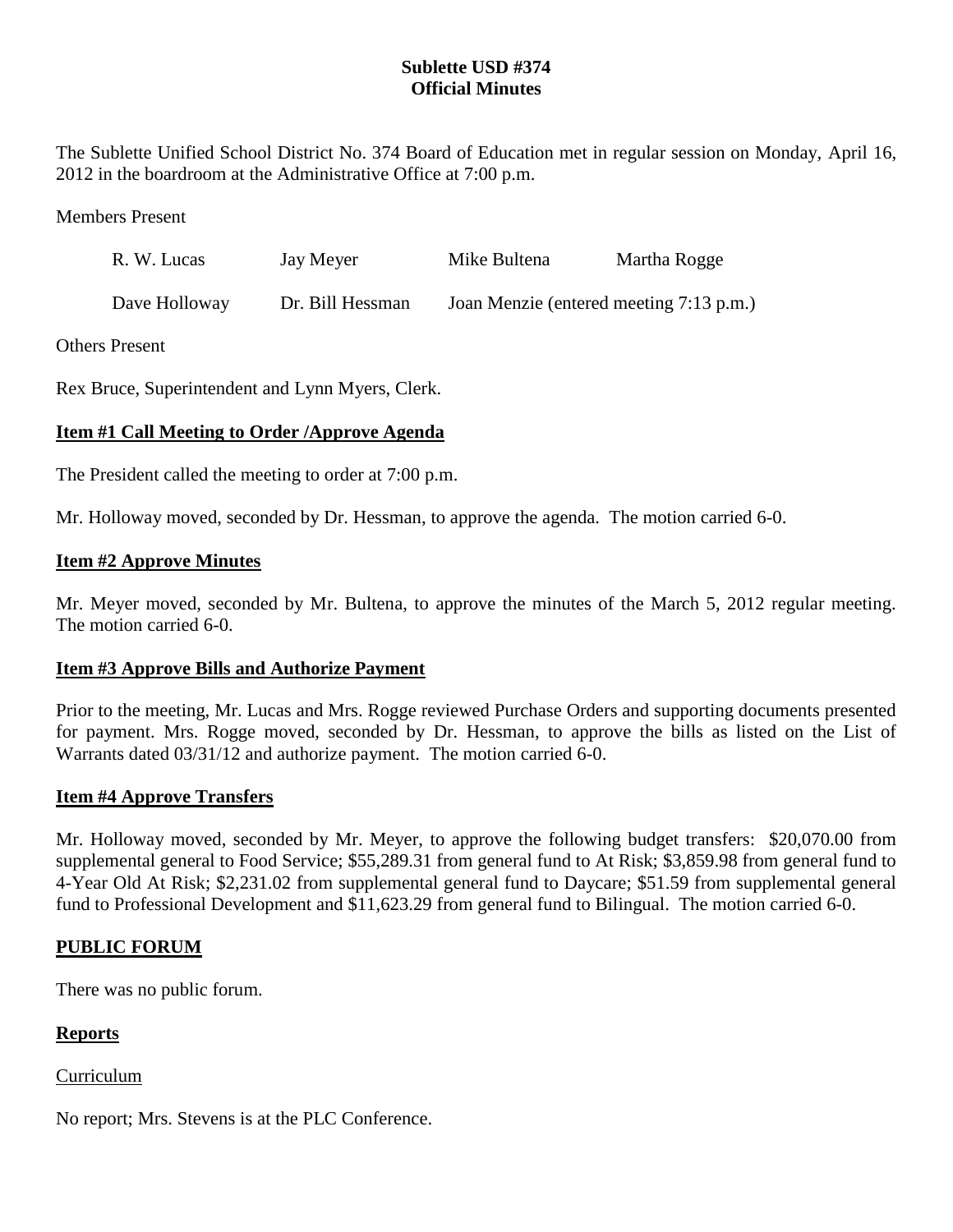Board Minutes Page 2 April 16, 2012

### **Principals**

No reports; Mr. Pena and Mrs. Myers are at the PLC Conference.

#### SWPRSC/HPEC

Mr. Meyer reported on the SWPRSC Board meeting. Mr. Lucas reported on the HPEC meeting.

#### Superintendent:

Mr. Bruce reported that the ACT test would be used as another tool to assess juniors and seniors next year. He also discussed the drama preformed by Mrs. Thomas' class on Saturday night and gave an update on the wind generator.

### **Item #5 Select Board Members to Present Diplomas**

It was the consensus of the board that Mrs. Menzie and Mr. Lucas will present 8<sup>th</sup> Grade diplomas and Mr. Meyer and Mrs. Rogge will present High School diplomas.

#### **Item #6 Consider Summer Food Program**

Mrs. Menzie moved, seconded by Mr. Meyer, to have the summer food program serve only lunch. The motion carried 7-0.

#### **Item #7 Executive Session Non-Elected Personnel**

Dr. Hessman moved, seconded by Mrs. Menzie, to go into executive session to discuss non-elected personnel, in order to protect the privacy interest of an identifiable individual(s), to include Mr. Bruce in executive session, and to reconvene to open session in the boardroom at 8:00 p.m. The motion carried 7-0.

The Board reconvened to open session at 8:00 p.m.

Mr. Meyer moved, seconded by Mr. Holloway, to amend the agenda to add item #7a Executive Session Student Matter. The motion carried 7-0.

#### **Item #7a Executive Session Student Matter**

Mr. Meyer moved, seconded by Mrs. Menzie, to go into executive session to discuss a student matter, in order to protect the privacy interest of an identifiable student(s), to include Mr. Bruce in executive session, and to reconvene to open session in the boardroom at 8:05 p.m. The motion carried 7-0.

The Board reconvened to open session at 8:05 p.m.

## **Item #8 Contract Approval**

Mrs. Rogge moved, seconded by Dr. Hessman, to approve the contracts for Victoria Rea as elementary vocal music teacher and Zach Wimmer as high school social studies teacher for the 2012/2013 school year. The motion carried 7-0.